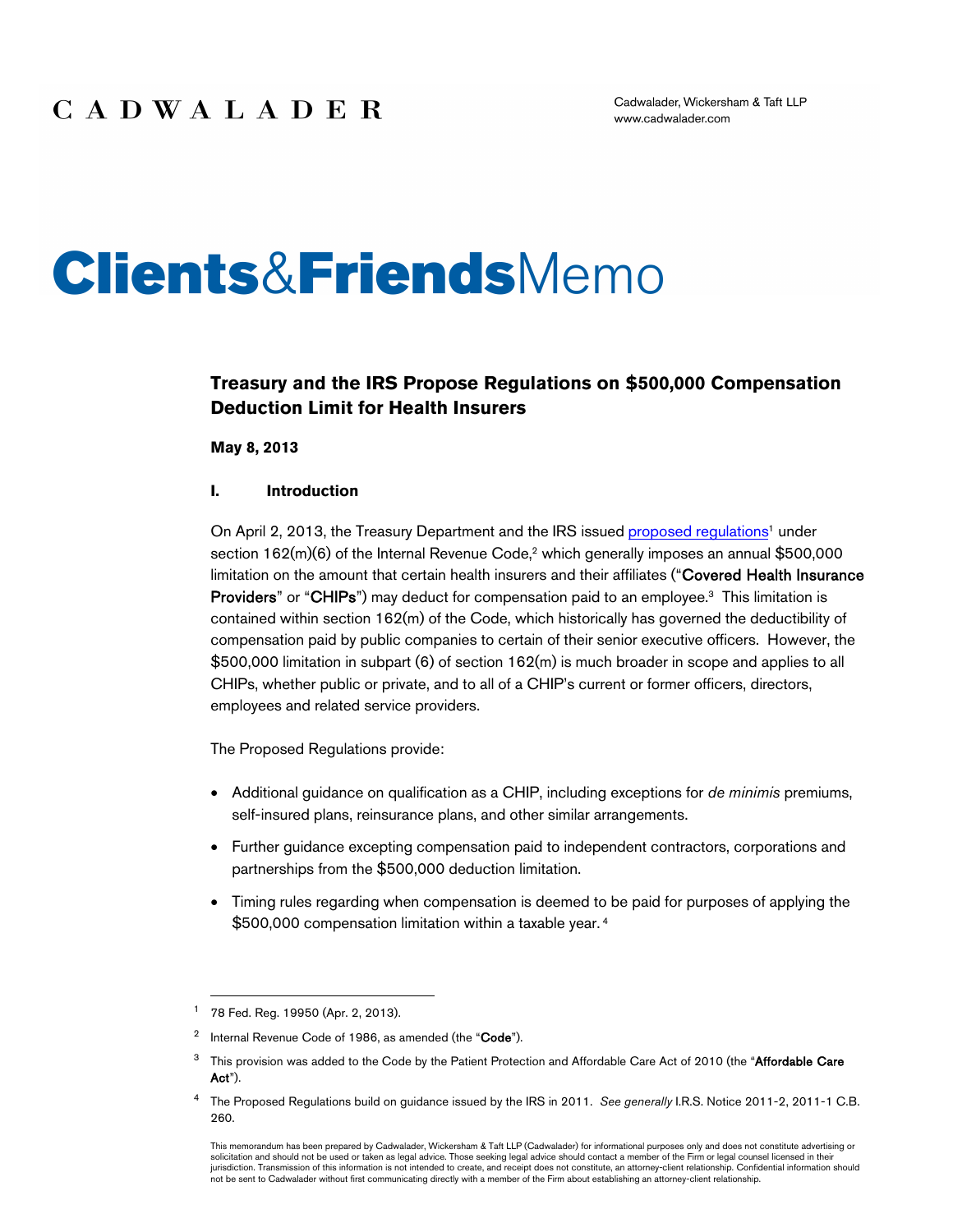# CADWALADER

### **Clients&FriendsMemo**

This memorandum summarizes the provisions of the Proposed Regulations and highlights those portions of particular importance to health insurers, members of corporate groups affiliated with a health insurer, and their respective executives.

### **II. Overview of the Deduction Limitation**

Section 162(m)(6) of the Code imposes a \$500,000 limit on a CHIP's<sup>5</sup> deduction for the combined "applicable individual" and "deferred deduction"<sup>6</sup> compensation paid to certain employees<sup>7</sup> for taxable years after December 31, 2012. "Deferred deduction" compensation includes compensation that relates to services performed in any taxable year beginning after December 31, 2009 and before January 1, 2013.

### **III. CHIP Status and Exceptions**

The Proposed Regulations indicate that the determination as to whether a person or entity is a CHIP is made with reference to an individual taxable year; a taxpayer may be a CHIP in one taxable year but not the next. The Proposed Regulations also provide that all entities related to a CHIP are aggregated with the CHIP and treated as a single employer for purposes of applying the deduction limitation (an "Aggregated Group").<sup>8</sup>

The Proposed Regulations establish three exceptions to CHIP status: (1) the *de minimis* premiums exception; (2) the reinsurance exception; and (3) the self-insured plan exception.

The de minimis exception provides that no member of an Aggregated Group will be a CHIP if the health insurance premiums received by such group are less than 2% of the aggregate gross revenue of all members of the Aggregated Group, so long as a member does not qualify for CHIP status independently.

<sup>5</sup> Generally, a CHIP is any taxpayer that issues health insurance and receives 25% or more of its gross health insurance premiums by providing "minimum essential coverage" (as that term is defined by the Affordable Care Act) or is related to any other such taxpayer.

 $6$  The Proposed Regulations indicate that "deferred deduction" compensation is any compensation for which a payor is entitled to a deduction in a later taxable year; "applicable individual" compensation is any compensation which is not "deferred deduction" compensation.

 $7$  Generally, employees covered by this provision include any individual other than an independent contractor who is an officer, director or employee of a CHIP or performs services for or on behalf of a CHIP.

<sup>&</sup>lt;sup>8</sup> The Proposed Regulations provide that two or more taxpayers will generally be treated as a single employer if they are treated as a single employer under section 414 of the Code.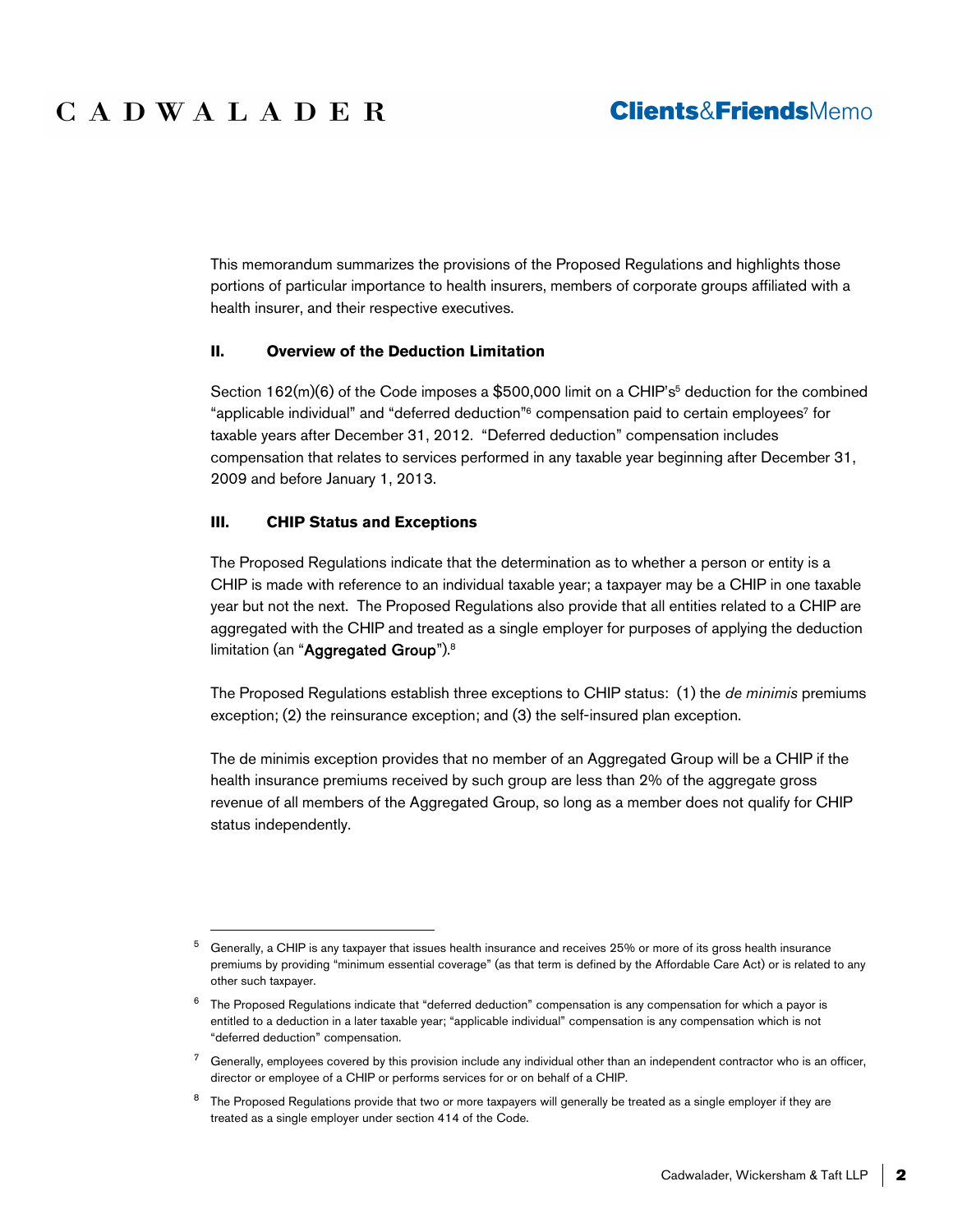# CADWALADER

### **Clients&FriendsMemo**

The Proposed Regulations also except reinsurance contract premiums and direct service payments<sup>9</sup> from the deduction limitation.

Finally, the Proposed Regulations provide that an employer (other than a captive insurance company) will not be a CHIP solely because it sponsors a self-insured medical reimbursement plan.<sup>10</sup>

#### **IV. "Applicable Individual" Status and Exceptions**

The \$500,000 deduction limitation generally applies to payments by a CHIP to any individual who is an officer, director or employee of the CHIP, or who provides services for or on behalf of a CHIP.

The Proposed Regulations specifically exclude from the \$500,000 deduction limitation compensation paid to independent contractor service providers. Generally, an unrelated service provider will be considered an independent contractor if the service provider is actively engaged in a trade or business of providing services to others and providing "significant services" to two or more non-related persons.

In addition, the preamble to the Proposed Regulations indicate that no entity classified as a corporation or partnership for federal income tax purposes providing services to a CHIP will be covered by the \$500,000 deduction limitation. However, the preamble invites comments on how to ensure individuals do not abuse this exception by forming small single-member personal service corporations or similar entities to circumvent the deduction limitation.

#### **V. Timing and Application of the Deduction Limitation**

The Proposed Regulations provide that the services performed by an employee for a CHIP relate to the taxable year of the CHIP in which the employee obtains a legally binding right to the compensation. For example, if, in Year 1, the CHIP pays an employee \$400,000, but the employee also earns \$200,000 in deferred (but not vested) compensation in such year that is payable in Year 3, the CHIP can only deduct \$100,000 of the \$200,000 in deferred compensation when it pays the deferred compensation in Year 3 because the compensation relates to services provided in Year 1 (when \$400,000 in compensation was already paid). However, if an employee actually receives compensation exceeding \$500,000 in a taxable year, then the deduction limit applies first to any such compensation exceeding \$500,000, and then to any amounts of deferred compensation paid out in such taxable year.

<sup>&</sup>lt;sup>9</sup> Direct service payments are any earnings that a health insurance issuer receives from directly providing or arranging the provision of services by medical service providers.

<sup>10</sup> 78 Fed. Reg. 19950, 19952 (Apr. 2, 2013).